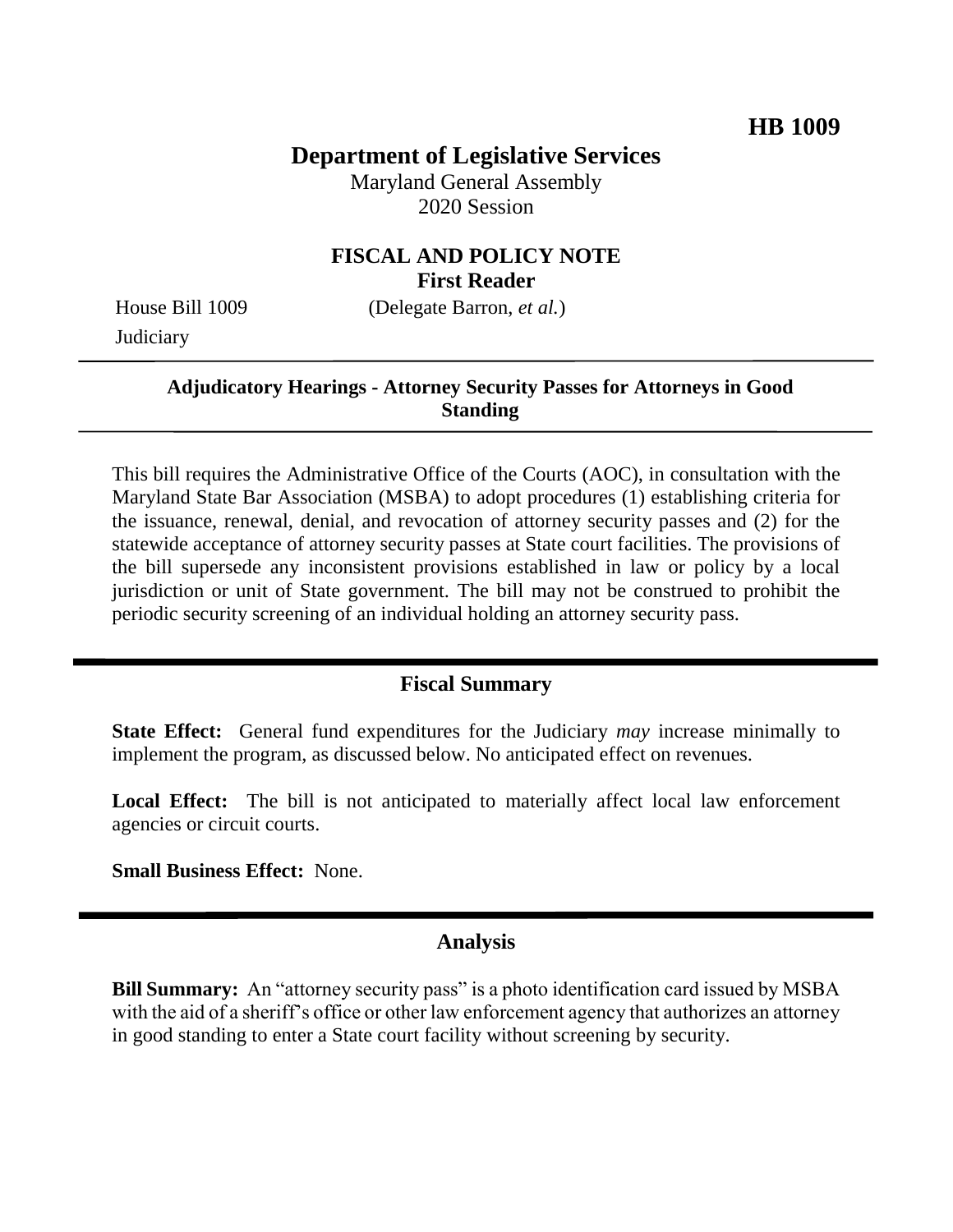MSBA may manage and administer a program for the issuance of attorney security passes, including by (1) communicating to attorneys criteria and procedures for obtaining a pass and (2) collecting fees directly related to the management and administration of the program.

The Secretary of General Services, in consultation with MSBA, must adopt regulations providing for the acceptance of attorney security passes at each State facility under the jurisdiction of the Department of General Services that houses a unit of State government responsible for conducting administrative hearings.

**Current Law/Background:** MSBA currently offers a courthouse identification badge for its members, which is available to any attorney who (1) has been admitted to practice law in State; (2) is currently a member of the bar in good standing; and (3) is currently certified by the Court of Appeals as an active practitioner (or exempt inactive/retired practitioner). The badges are accepted in many, but not all, circuit court and District Court locations.

State statute does not include provisions regarding this program.

**State/Local Fiscal Effect:** Because MSBA already oversees a similar initiative and is authorized under the bill to manage and administer the attorney security pass program, for purposes of this fiscal and policy note, it is assumed that MSBA *will* manage the program. The Maryland Judiciary advises that expenditures associated with the program's implementation include the need for a system capable of updating the status of attorneys who have had their licenses suspended or revoked. The Judiciary did not provide a specific estimate of costs. However, because a similar program already exists and AOC is charged with adopting procedures in consultation with MSBA, it is assumed that some, if not all, of any *potential* associated expenditures are passed on to MSBA, particularly since MSBA has the authority under the bill to collect fees directly related to the management and administration of the program.

While local law enforcement agencies may receive increased requests for assistance with the issuance of photo identification cards, it is anticipated that procedures can be implemented to facilitate any increase in associated workload without materially affecting finances or operations.

# **Additional Information**

**Prior Introductions:** None.

**Designated Cross File:** SB 889 (Senator West, *et al.*) - Judicial Proceedings.